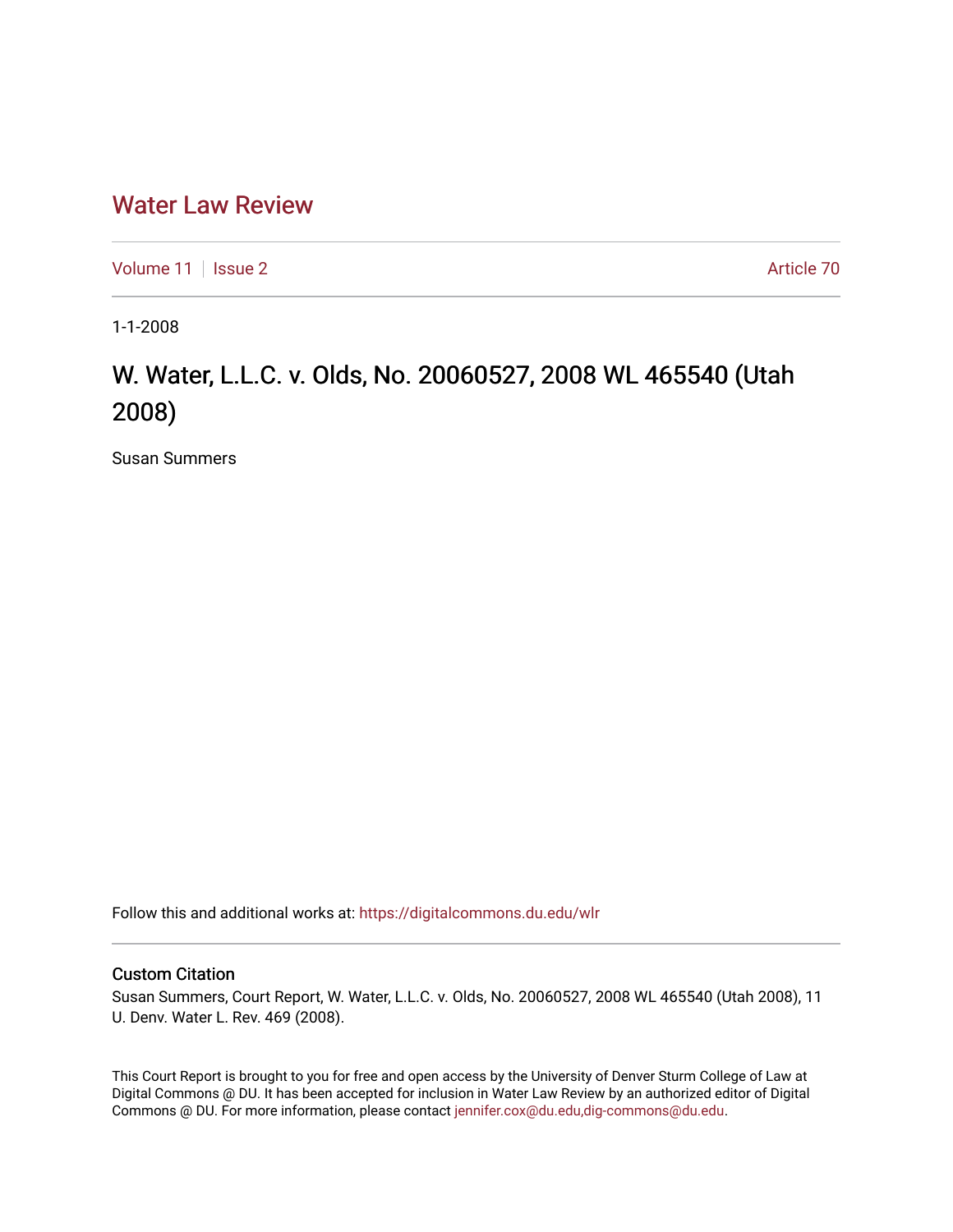*COURT REPORTS*

Accordingly, the court affirmed the decision of the circuit court and held that the Browns' unauthorized misuse of the water was not sufficient to extinguish the Agreement, and Hanson was not entitled to the remedy of rescission.

*Cameron Banko*

## **UTAH**

W. Water, L.L.C. v. Olds, No. **20060527, 2008** WL 465540 (Utah **2008)** (dismissing for lack of subject matter jurisdiction where the water rights applicant failed to first exhaust administrative remedies in its submission of a request for reconsideration that dramatically differed from the original plan).

Western Water, L.L.C. ("Western Water") filed three related applications (collectively, the "Original Plan") with the Utah State Engineer ("State Engineer") to appropriate water through a plan that would "salvage and exchange" water that was spilling into Great Salt Lake. The State Engineer found the Original Plan to be massive, covering 288,107 acre-feet of water. However, Western Water described the plan as medium-sided because a number of its requests were in the alternative and it only sought to appropriate 86,000 acre-feet of water.

The State Engineer denied the Original Plan on the grounds that it failed to meet all the statutory requirements. The State Engineer decided: (1) there was insufficient evidence that water was available for the applications; (2) the approval of the applications would impair existing rights or interfere with the more beneficial use of water; (3) there was insufficient evidence that the plan was physically or economically feasible; (4) there was insufficient evidence that the applicants could complete the proposal; (5) the applicants filed the plan for the purpose of speculation or monopoly; and (6) the plan would ultimately harm public welfare.

Instead of requesting reconsideration of the Original Plan, Western Water filed a timely request for reconsideration of a "revised and reduced" version of the Original Plan (the "Revised Plan"). Western Water argued that the State Engineer or the applicant could pare down an application to remove infirmities. However, the State Engineer did not act on the request, which resulted in a statutory denial after twenty days.

Western Water sought de novo review of the State Engineer's denial of the Revised Plan in the Third District Court for the State of Utah. The district court dismissed Western Water's claim for lack of subject matter jurisdiction. The district court reasoned that the State Engineer did not consider the Revised Plan independent of the Original Plan. Accordingly, the State Engineer reviewed the Revised Plan only to see if it provided a reason to grant the Original Plan. Therefore, the court held that Western Water failed to exhaust administrative reme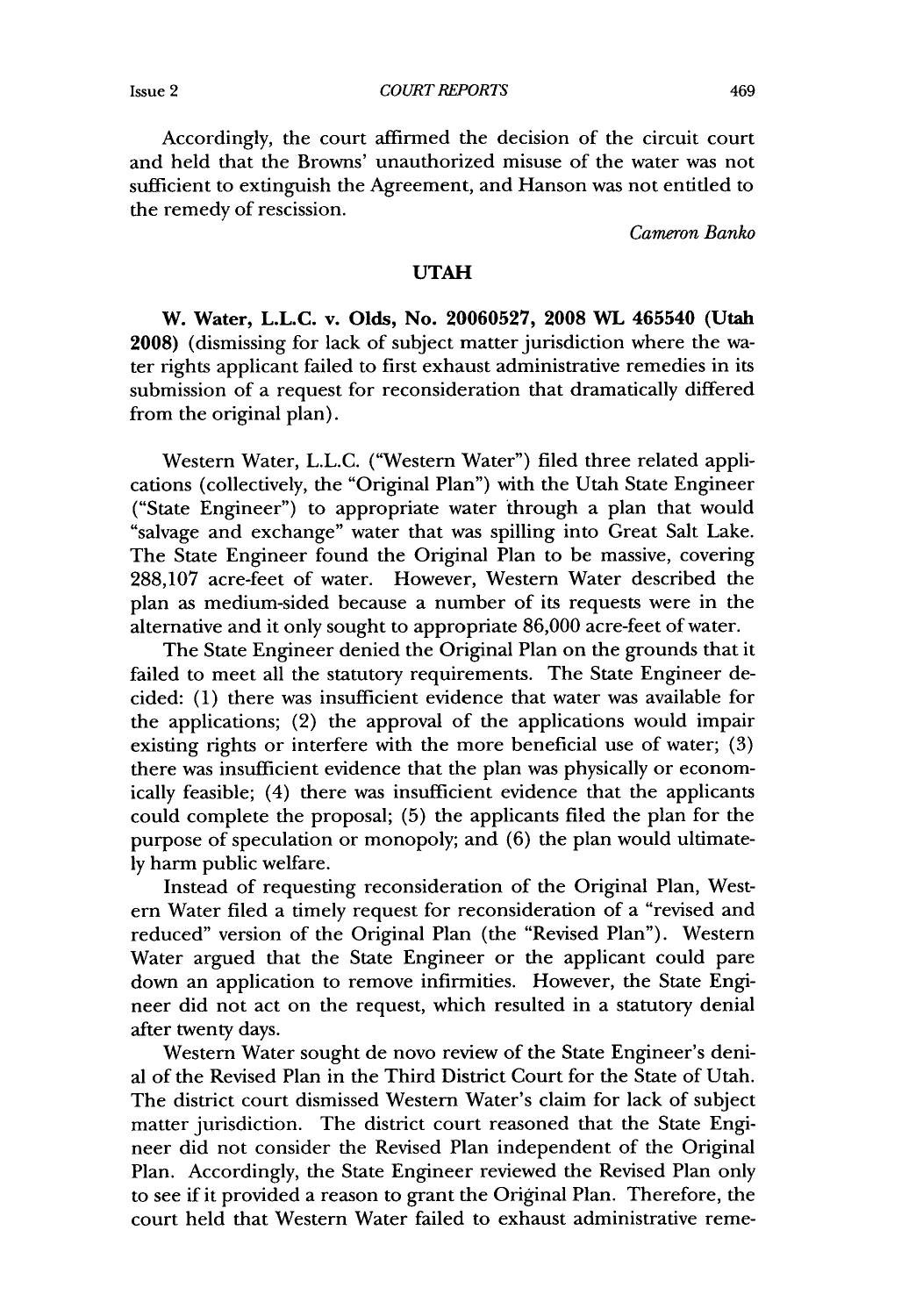dies because there was no final agency action on the Revised Plan. Western Water subsequently appealed to the Supreme Court of Utah.

On appeal, as a threshold issue the Court established that the district court has the authority to review de novo any final agency action, including action by the State Engineer, only after the parties have exhausted administrative remedies. Moreover, in the context of water rights applications, the Court clearly stated that an applicant can not exhaust administrative remedies unless the applicant strictly complies with the application process.

First, the Court determined that the Revised Plan was a new application because it was sufficiently different from the Original Plan. Western Water argued that the Revised Plan was not a new application because the changes consisted only of deletions and subtractions from the Original Plan. The Court, however, reasoned that the Revised Plan was not simply a modification of the original. The Revised Plan reduced the appropriation request by almost 30,000 acre-feet, reduced the total cost by over \$60 million, and removed pumping stations, wells, pipelines, and storage facilities. Furthermore, the Court indicated that Western Water was possibly attempting to avoid republication of the plan by not addressing the impact of the drastic reductions on the proposed purpose for the water. Moreover, the Court determined that adopting Western Water's argument that the Revised Plan was merely a subset of the original would shift the burden of finding unappropriated water from the parties to the already limited resources of the State Engineer.

Second, the Court concluded that the State Engineer cannot reconsider a new application. Western Water asserted that a request for reconsideration permits modifications to the Original Plan because it furthers the administrative process. In response, the Court held that during reconsideration the State Engineer has limited discretion to permit small changes to an application, but has no concurrent duty to accept proposed changes during this phase. The Court held that it is only possible for the State Engineer to reconsider an application that he previously considered. Additionally, the Court held that the limited review that occurs during reconsideration does not allow substantive changes that would require republication by statute.

Finally, the Court held that Western Water did not submit the new application in the proper form. Thus, the State Engineer could not review the Revised Application as a new application. In a three-page narrative, the request for reconsideration detailed the portions of the Original Plan deleted from the Revised Plan. The Court concluded that Western Water's narrative failed to meet the prescribed requirements to initiate an application. Furthermore, the Court decided that Western Water did not clearly define the proposed purpose of the requested appropriation. The Revised Plan contained substantial changes and requested reconsideration of any portion of the Original